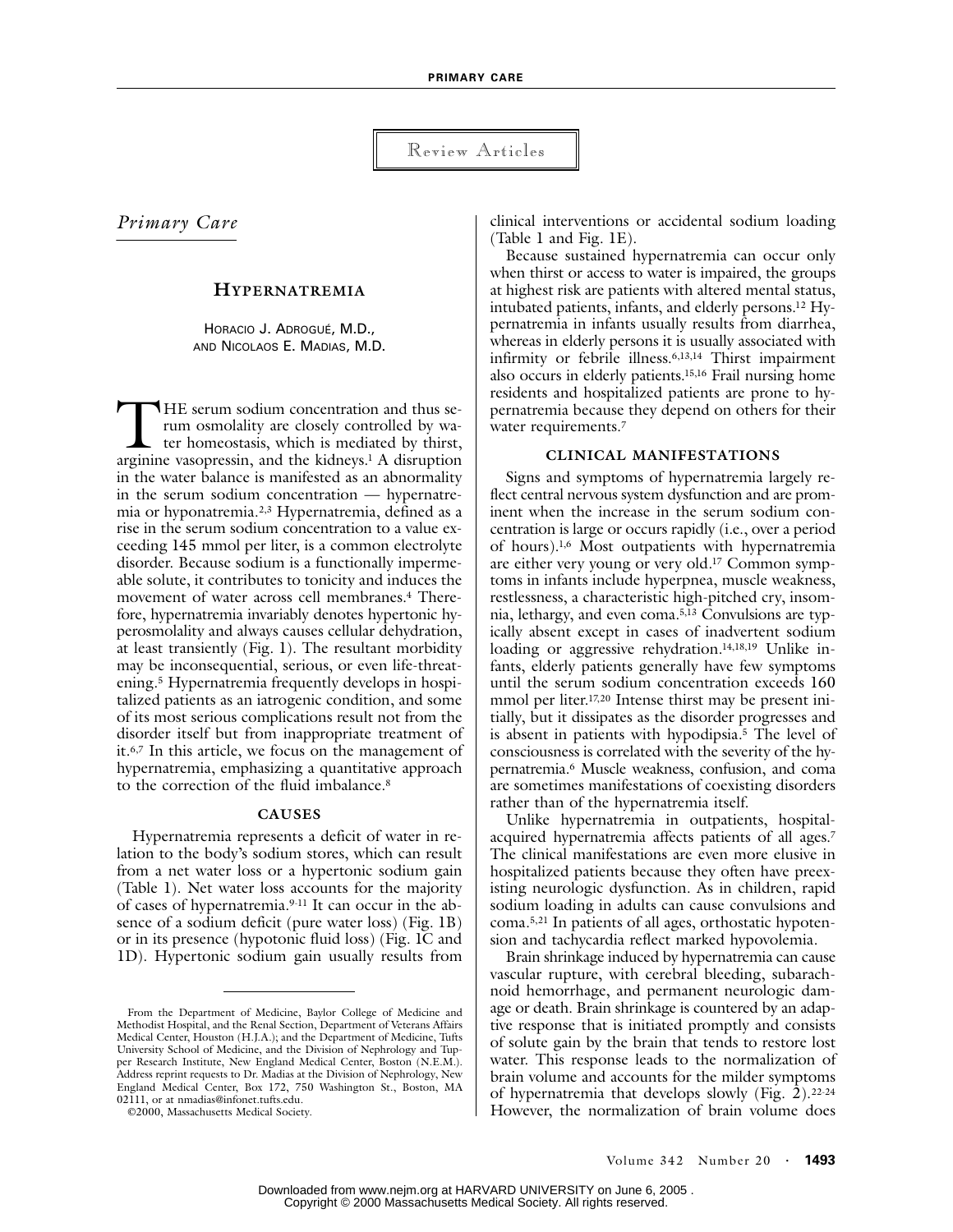

**Figure 1.** Extracellular-Fluid and Intracellular-Fluid Compartments under Normal Conditions and during States of Hypernatremia.

Normally, the extracellular-fluid and intracellular-fluid compartments account for 40 and 60 percent of total body water, respectively (Panel A). Pure water loss reduces the size of each compartment proportionately (Panel B). Contrary to common belief, the volume of extracellular fluid in this setting is reduced, not normal, although the reduction is often not clinically evident. The sodium content of extracellular fluid remains unaltered, yet 1 of each 2.5 liters of water that is lost is from the extracellular-fluid compartment. Hypotonic sodium loss causes a relatively larger loss of volume in the extracellular-fluid compartment than in the intracellular-fluid compartment (Panel C). Potassium loss in addition to hypotonic sodium loss further reduces the intracellular-fluid compartment (Panel D). Hypertonic sodium gain results in an increase in extracellular fluid but a decrease in intracellular fluid (Panel E). In each panel, the open circles denote sodium, and the solid circles potassium; the broken line between the two compartments represents the cell membrane, and the shading indicates the intravascular volume.

not correct hyperosmolality in the brain. In patients with prolonged hyperosmolality, aggressive treatment with hypotonic fluids may cause cerebral edema, which can lead to coma, convulsions, and death (Fig. 2).14,18,19

The mortality rate associated with hypernatremia varies widely according to the severity of the condition and the rapidity of its onset. It is difficult, however, to separate the contribution of hypernatremia to mortality from the contribution of underlying illnesses.<sup>11,23</sup>

# **MANAGEMENT**

Proper treatment of hypernatremia requires a twopronged approach: addressing the underlying cause and correcting the prevailing hypertonicity.3,11 Managing the underlying cause may mean stopping gastrointestinal fluid losses; controlling pyrexia, hyperglycemia, and glucosuria; withholding lactulose and diuretics; treating hypercalcemia and hypokalemia; moderating lithium-induced polyuria; or correcting the feeding preparation. In patients with hypernatremia that has developed over a period of hours (e.g., those with accidental sodium loading) rapid correction improves the prognosis without increasing the risk of cerebral edema, because accumulated electrolytes are rapidly extruded from brain cells.11,22 In such patients, reducing the serum sodium concentration by 1 mmol per liter per hour is appropriate.11 A slow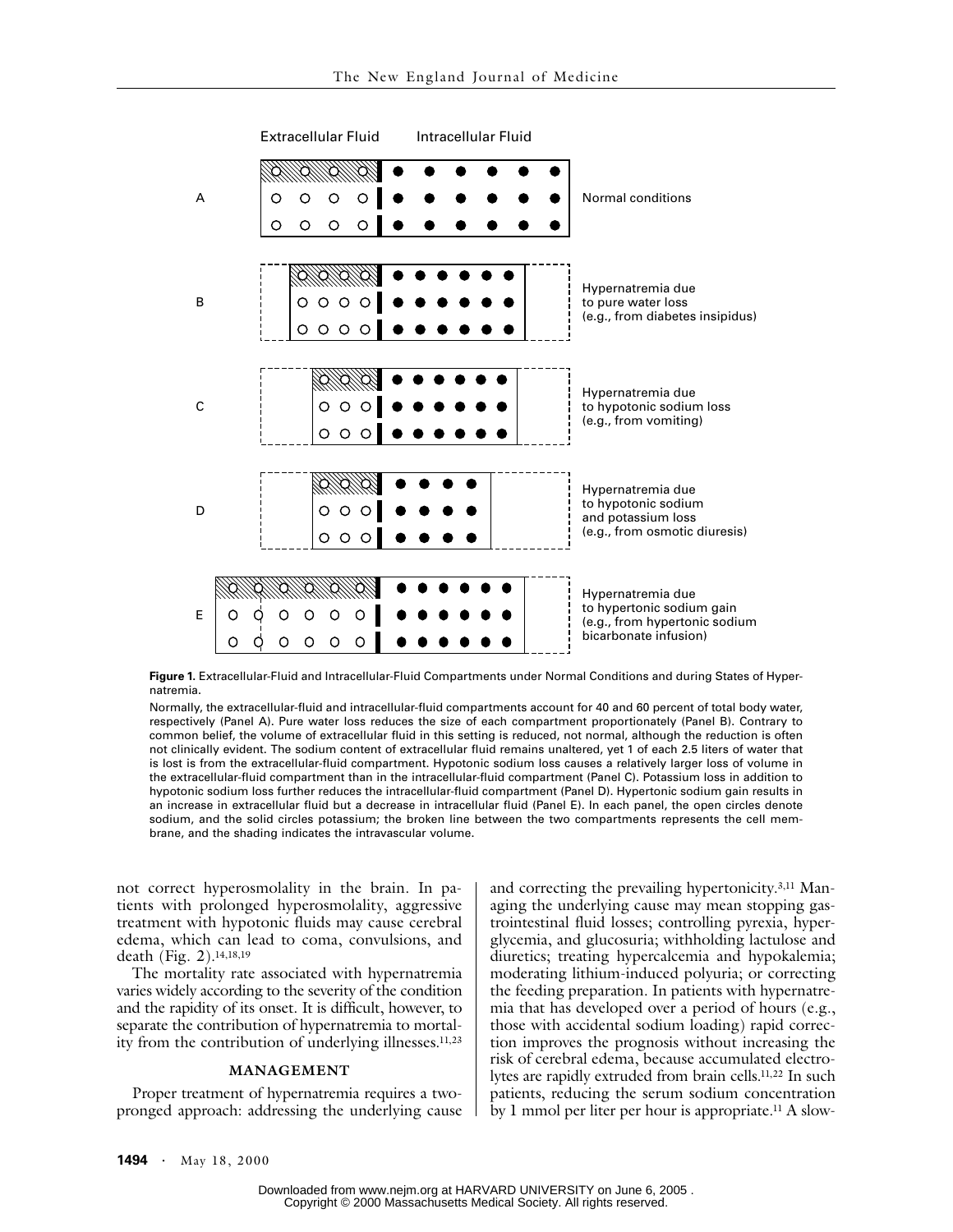**TABLE 1.** CAUSES OF HYPERNATREMIA.

| Net water loss |  |
|----------------|--|
|                |  |

Pure water Unreplaced insensible losses (dermal and respiratory) Hypodipsia Neurogenic diabetes insipidus Post-traumatic Caused by tumors, cysts, histiocytosis, tuberculosis, sarcoidosis Idiopathic Caused by aneurysms, meningitis, encephalitis, Guillain–Barré syndrome Caused by ethanol ingestion (transient) Congenital nephrogenic diabetes insipidus Acquired nephrogenic diabetes insipidus Caused by renal disease (e.g., medullary cystic disease) Caused by hypercalcemia or hypokalemia Caused by drugs (lithium, demeclocycline, foscarnet, methoxyflurane, amphotericin B, vasopressin V<sub>2</sub>receptor antagonists) Hypotonic fluid Renal causes Loop diuretics Osmotic diuresis (glucose, urea, mannitol) Postobstructive diuresis Polyuric phase of acute tubular necrosis Intrinsic renal disease Gastrointestinal causes Vomiting Nasogastric drainage Enterocutaneous fistula Diarrhea Use of osmotic cathartic agents (e.g., lactulose) Cutaneous causes Burns Excessive sweating **Hypertonic sodium gain** Hypertonic sodium bicarbonate infusion Hypertonic feeding preparation Ingestion of sodium chloride Ingestion of sea water Sodium chloride–rich emetics Hypertonic saline enemas Intrauterine injection of hypertonic saline Hypertonic sodium chloride infusion Hypertonic dialysis Primary hyperaldosteronism Cushing's syndrome

er pace of correction is prudent in patients with hypernatremia of longer or unknown duration, because the full dissipation of accumulated brain solutes occurs over a period of several days (Fig. 2).19,22 In such patients, reducing the serum sodium concentration at a maximal rate of 0.5 mmol per liter per hour prevents cerebral edema and convulsions.25,26 Consequently, we recommend a targeted fall in the serum sodium concentration of 10 mmol per liter per day for all patients with hypernatremia except those in whom the disorder has developed over a period of hours. The goal of treatment is to reduce the serum sodium concentration to 145 mmol per liter. Since ongoing losses of hypotonic fluids, whether obligatory or incidental, will aggravate the hypernatremia, allowance for these losses must also be made. In addition, patients with seizures require prompt anticonvulsant therapy and adequate ventilation.

The preferred route for administering fluids is the oral route or a feeding tube; if neither is feasible, fluids should be given intravenously. Only hypotonic fluids are appropriate, including pure water, 5 percent dextrose, 0.2 percent sodium chloride (referred to as one-quarter isotonic saline), and 0.45 percent sodium chloride (one-half isotonic saline). The more hypotonic the infusate, the lower the infusion rate required. Because the risk of cerebral edema increases with the volume of the infusate, the volume should be restricted to that required to correct hypertonicity.<sup>25</sup> Except in cases of frank circulatory compromise, 0.9 percent sodium chloride (isotonic saline) is unsuitable for managing hypernatremia.

After selecting the appropriate infusate, the physician must determine the rate of infusion. This can be easily calculated with the use of a formula (formula 1 in Table 2) that estimates the change in the serum sodium concentration caused by the retention of 1 liter of any infusate.8 The required volume of infusate, and hence the infusion rate, is determined by dividing the change in the serum sodium concentration targeted for a given treatment period by the value obtained from formula 1. Table 2 also shows the sodium concentrations of commonly used infusates, their fractional distribution in the extracellular fluid, and clinical estimates of total body water.27 The cases described below illustrate the various forms of hypernatremia and their management.

## **Pure Water Loss**

A 76-year-old man presents with a severe obtundation, dry mucous membranes, decreased skin turgor, fever, tachypnea, and a blood pressure of 142/82 mm Hg without orthostatic changes. The serum sodium concentration is 168 mmol per liter, and the body weight is 68 kg. Hypernatremia caused by pure water depletion due to insensible losses is diagnosed (Fig. 1B), and an infusion of 5 percent dextrose is planned. The estimated volume of total body water is 34 liters  $(0.5 \times 68)$ . According to formula 1, the retention of 1 liter of 5 percent dextrose will reduce the serum sodium concentration by 4.8 mmol per liter  $([0-168] \div [34+1]=-4.8)$ . The goal of treatment is to reduce the serum sodium concentration by approximately 10 mmol per liter over a period of 24 hours. Therefore, 2.1 liters of the solution  $(10 \div 4.8)$ is required. With 1.5 liters added to compensate for average obligatory water losses over the 24-hour period, a total of 3.6 liters will be administered for the next 24 hours, or 150 ml per hour. The serum glucose concentration will be monitored, with insulin therapy started at the first indication of hyperglycemia, a complication that would aggravate the hypertonicity. Close monitoring of the patient's clinical status and laboratory values, initially at intervals of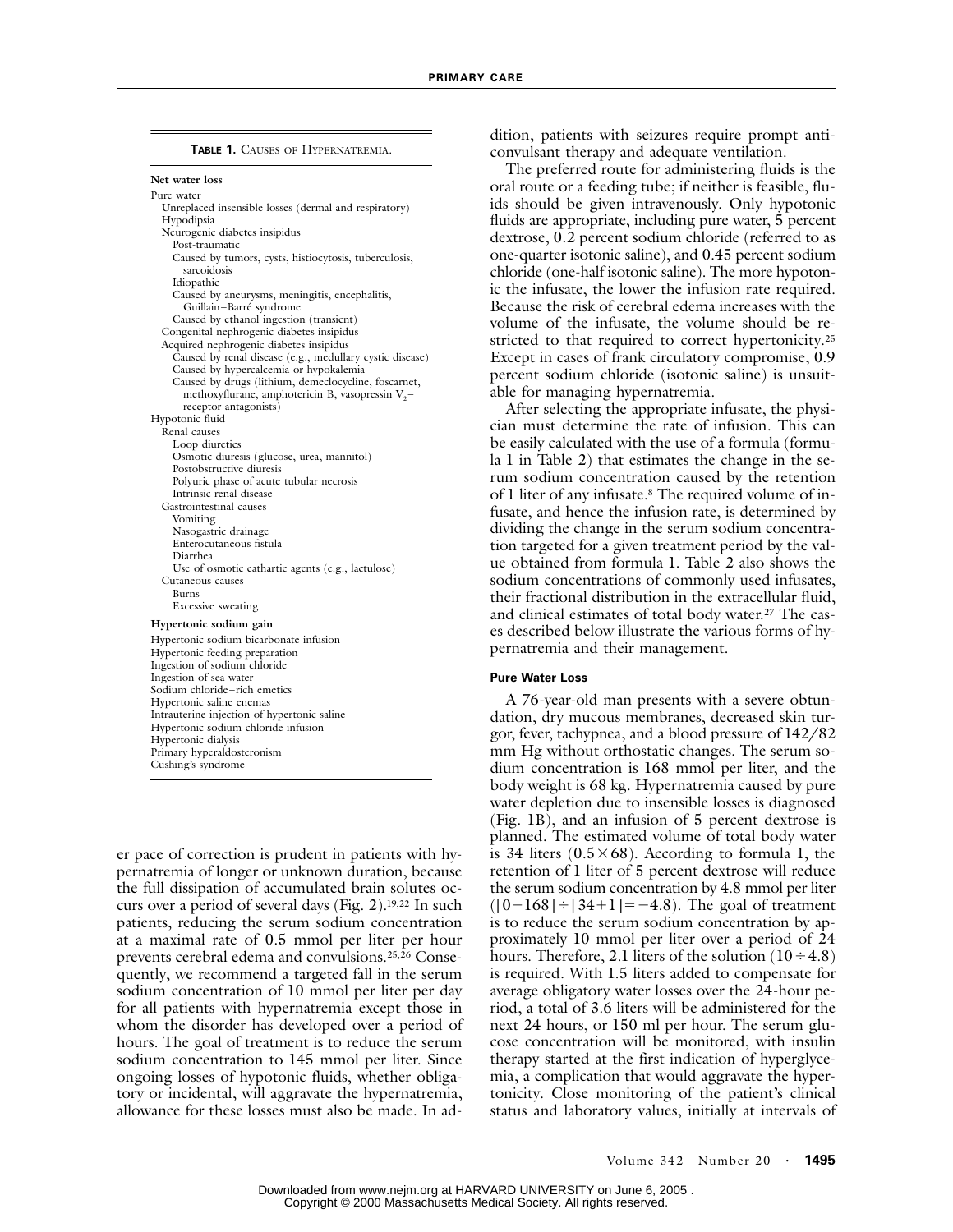

**Figure 2.** Effects of Hypernatremia on the Brain and Adaptive Responses.

Within minutes after the development of hypertonicity, loss of water from brain cells causes shrinkage of the brain and an increase in osmolality. Partial restitution of brain volume occurs within a few hours as electrolytes enter the brain cells (rapid adaptation). The normalization of brain volume is completed within several days as a result of the intracellular accumulation of organic osmolytes (slow adaptation). The high osmolality persists despite the normalization of brain volume. Slow correction of the hypertonic state reestablishes normal brain osmolality without inducing cerebral edema, as the dissipation of accumulated electrolytes and organic osmolytes keeps pace with water repletion. In contrast, rapid correction may result in cerebral edema as water uptake by brain cells outpaces the dissipation of accumulated electrolytes and organic osmolytes. Such overly aggressive therapy carries the risk of serious neurologic impairment due to cerebral edema.

six to eight hours, will guide adjustments in the administration of fluids.

## **Hypotonic Sodium Loss**

A 58-year-old woman with postoperative ileus is undergoing nasogastric suction. She is obtunded and has diminished skin turgor and mild orthostatic hypotension. The serum sodium concentration is 158 mmol per liter, the potassium concentration is 4.0 mmol per liter, and the body weight is 63 kg. Hypernatremia caused by hypotonic fluid loss is diagnosed (Fig. 1C), and an infusion of 0.45 percent sodium chloride is planned, with the goal of decreasing the serum sodium concentration by 5 mmol per liter over the next 12 hours. Although there is evidence of a depletion in the volume of extracellular fluid, the patient's hemodynamic status is not sufficiently compromised to warrant the initial use of 0.9 percent sodium chloride. The estimated volume of total body water is 31.5 liters  $(0.5 \times 63)$ . It is estimated that the retention of 1 liter of 0.45 percent sodium chloride will reduce the serum sodium concentration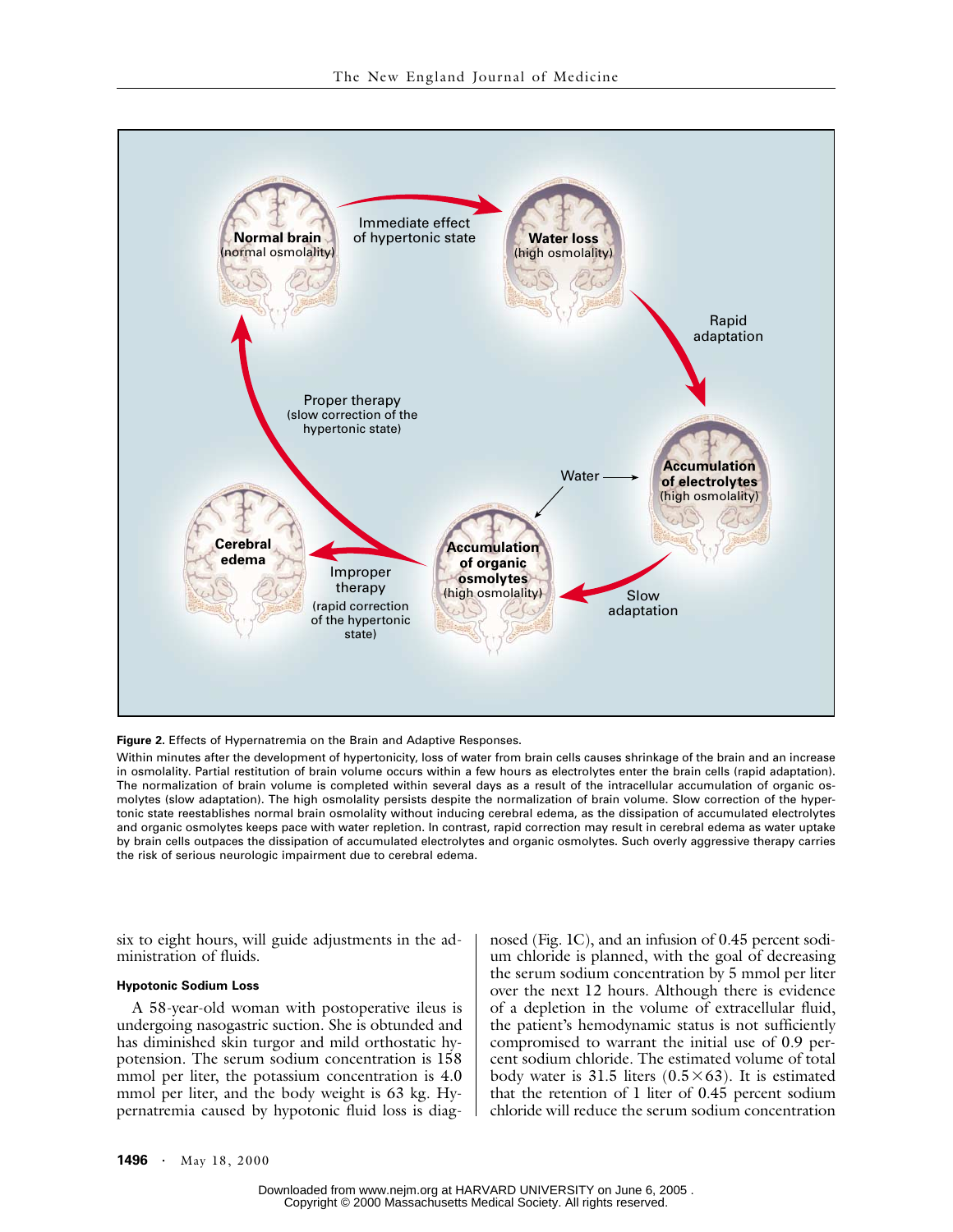| FORMULA*                                                                                                  |                     | <b>CLINICAL USE</b>                                                                           |
|-----------------------------------------------------------------------------------------------------------|---------------------|-----------------------------------------------------------------------------------------------|
| infusate $Na^+$ – serum $Na^+$<br>1. Change in serum $Na^+=$<br>total body water + $1$                    |                     | Estimate the effect of 1 liter of<br>any infusate on serum Na <sup>+</sup>                    |
| 2. Change in serum $Na^+ = \frac{(infusate\ Na^+ + infusate\ K^+)-$ serum $Na^+$<br>total body water $+1$ |                     | Estimate the effect of 1 liter of<br>any infusate containing Na+<br>and $K^+$ on serum $Na^+$ |
| <b>INFUSATE</b>                                                                                           | <b>INFUSATE Na+</b> | <b>EXTRACELLULAR-FLUID</b><br><b>DISTRIBUTION</b>                                             |
|                                                                                                           | mmol per liter      | %                                                                                             |
| 5% Dextrose in water                                                                                      | 0                   | 40                                                                                            |
| 0.2% Sodium chloride in 5% dextrose in water                                                              | 34                  | 55                                                                                            |
| 0.45% Sodium chloride in water                                                                            | 77                  | 73                                                                                            |
| Ringer's lactate                                                                                          | 130                 | 97                                                                                            |
| 0.9% Sodium chloride in water                                                                             | 154                 | 100                                                                                           |

## **TABLE 2.** FORMULAS FOR USE IN MANAGING HYPERNATREMIA AND CHARACTERISTICS OF INFUSATES.

\*The numerator in formula 1 is a simplification of the expression (infusate Na+-serum Na+) $\times$ 1 liter, with the value yielded by the equation in millimoles per liter.8 The estimated total body water (in liters) is calculated as a fraction of body weight. The fraction is 0.6 in children; 0.6 and 0.5 in nonelderly men and women, respectively; and 0.5 and 0.45 in elderly men and women, respectively.27 Normally, extracellular and intracellular fluids account for 40 and 60 percent of total body water, respectively.27

by 2.5 mmol per liter ( $[77-158] \div [31.5+1]=-2.5$ ). Since the goal is to reduce the serum sodium concentration by 5 mmol per liter over the next 12 hours, 2 liters of the solution is required  $(5 \div 2.5)$ . With 1 liter added to compensate for ongoing losses of gastric and other fluids, a total of 3 liters will be administered for the next 12 hours, or 250 ml per hour.

After 12 hours, the patient's serum sodium concentration is 155 mmol per liter. She is febrile and mildly somnolent but hemodynamically stable. Her weight is 64 kg, and the estimated volume of total body water is 32 liters  $(0.5 \times 64)$ . The physician is dissatisfied with the pace of correction and decides to switch to 0.2 percent sodium chloride, with the goal of reducing the serum sodium concentration by 10 mmol per liter over the next 24 hours. The retention of 1 liter of this solution is estimated to reduce the serum sodium concentration by 3.7 mmol per liter  $([34-155] \div [32+1]=-3.7)$ . Thus 2.7 liters of solution is required  $(10 \div 3.7)$ . With the addition of 2 liters to compensate for ongoing water and electrolyte losses, a total of 4.7 liters will be administered for the next 24 hours, or approximately 200 ml per hour.

### **Hypotonic Sodium and Potassium Loss**

A 62-year-old man with advanced alcoholic cirrhosis is receiving lactulose for the management of hepatic encephalopathy. On examination, confusion, ascites, and asterixis are present. The blood pressure is 105/58 mm Hg while the patient is in the supine

position, and the pulse is 110 beats per minute. The serum sodium concentration is 160 mmol per liter, the potassium concentration is 2.6 mmol per liter, and the body weight is 64 kg. The hypernatremia reflects hypotonic sodium and potassium losses induced by lactulose therapy (Fig. 1D). Thus, in addition to the withdrawal of lactulose, 0.2 percent sodium chloride containing 20 mmol of potassium chloride per liter will be administered. With the presence of ascites, the estimated volume of total body water is about 38 liters  $(0.6\times64)$ . Because the serum sodium concentration is determined by the ratio of the "exchangeable" (i.e., osmotically active) portions of the body's sodium and potassium content to the total volume of body water,<sup>28</sup> the addition of potassium to the infusate requires its inclusion in the calculation of the change in the serum sodium concentration. Formula 2, a simple derivative of formula 1 (Table 2), takes into account the potassium concentration of the infusate. According to this formula, the retention of 1 liter of 0.2 percent sodium chloride containing 20 mmol of potassium chloride will reduce the serum sodium concentration by 2.7 mmol per liter ( $\int (34+$  $20) - 160$ ] ÷ [38 + 1] = -2.7). To reduce the serum sodium concentration by 10 mmol per liter over the next 24 hours, 3.7 liters of solution  $(10 \div 2.7)$  is required. With 1.5 liters added to compensate for ongoing obligatory fluid and electrolyte losses, a total of 5.2 liters will be administered over the next 24 hours, or about 220 ml per hour.

Clearly, the use of formula 1 (and its derivative,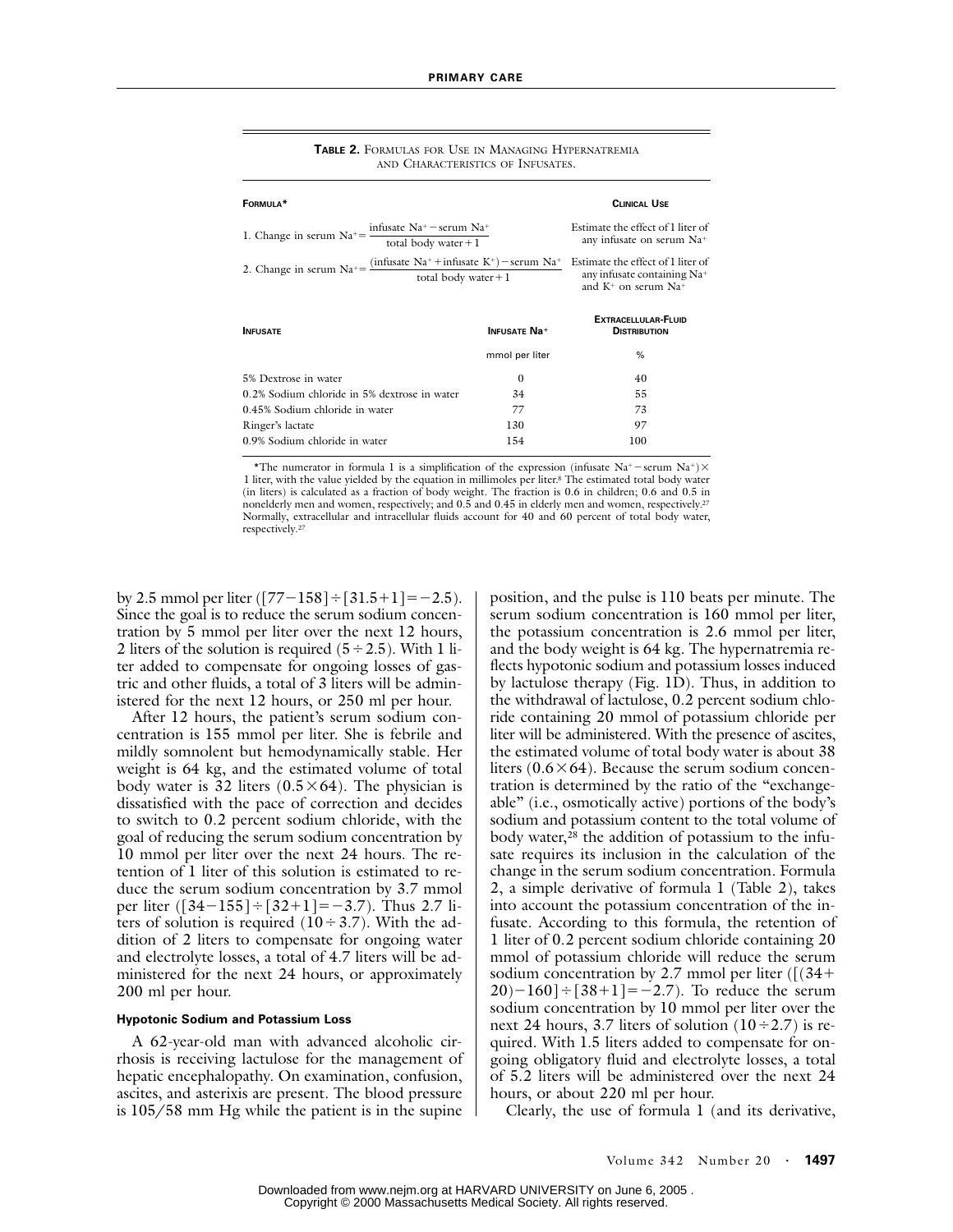formula 2) permits a quantitative and flexible approach to the prescription of fluids that can easily accommodate different infusates and treatment periods. We do not recommend using the conventional formula:

water deficit=total body water $\times(1-[140 \div$ serum sodium concentration]).

Although this formula provides an adequate estimate of the water deficit in patients with hypernatremia caused by pure water loss, it underestimates the deficit in patients with hypotonic fluid loss (Fig. 1). Furthermore, the conventional formula is not useful when sodium and potassium, in addition to water, must be prescribed.8

## **Hypertonic Sodium Gain**

A 60-year-old man has received 10 ampules of sodium bicarbonate over a period of six hours during resuscitation after recurrent cardiac arrest. He is stuporous and is undergoing mechanical ventilation. His blood pressure is 138/86 mm Hg, and peripheral edema (+++) is present. The serum sodium concentration is 156 mmol per liter, the body weight is 85 kg, and the urinary output is 30 ml per hour. The hypernatremia is caused by hypertonic sodium gain (Fig. 1E), and its correction requires that the excess sodium and water be excreted. The administration of furosemide alone will not suffice, because furosemide-induced diuresis is equivalent to one-half isotonic saline solution; thus, the hypernatremia will be aggravated.10 The administration of both furosemide and electrolyte-free water will meet the therapeutic goal. The estimated volume of total body water is 51 liters  $(0.6\times85)$ . The retention of 1 liter of 5 percent dextrose is estimated to decrease the serum sodium concentration by 3.0 mmol per liter ( $[0-156] \div$  $[51+1]=-3.0$ ). To reduce the serum sodium concentration by 6.0 mmol per liter over a period of eight hours, 2.0 liters of 5 percent dextrose will be infused at a rate of 250 ml per hour. This estimated reduction will be counteracted by ongoing renal and extrarenal hypotonic fluid losses. Although allowance for the fluid losses, but not the sodium losses, must be considered, the patient's expanded extracellular-fluid volume calls for great caution in administering fluids. Thus, the fluid prescription will require adjustments based on close monitoring of the patient's clinical status and serum sodium concentration.

Hypernatremia with concurrent renal failure and volume overload poses a special management problem. Since diuretics cannot be relied on to reduce the expanded extracellular-fluid volume, hemodialysis, hemofiltration, or peritoneal dialysis must be used.

#### **Common Errors in Management**

Isotonic saline is unsuitable for correcting hypernatremia. Consider a 50-year-old man with a serum sodium concentration of 162 mmol per liter and a body weight of 70 kg (estimated volume of total body water, 42 liters  $[0.6 \times 70]$ ). The retention of 1 liter of 0.9 percent sodium chloride will decrease the serum sodium concentration by only 0.2 mmol per liter  $([154-162] \div [42+1]=-0.2)$ . Although the sodium concentration of the infusate is lower than the patient's serum sodium concentration, it is not sufficiently low to alter the hypernatremia substantially. Furthermore, ongoing hypotonic fluid losses might outpace the administration of isotonic saline, aggravating the hypernatremia. The sole indication for administering isotonic saline to a patient with hypernatremia is a depletion of extracellular-fluid volume that is sufficient to cause substantial hemodynamic compromise. Even in this case, after a limited amount of isotonic saline has been administered to stabilize the patient's circulatory status, a hypotonic fluid (i.e., 0.2 percent or 0.45 percent sodium chloride) should be substituted in order to restore normal hemodynamic values while correcting the hypernatremia. If a hypotonic fluid is not substituted for isotonic saline, the extracellular-fluid volume may become seriously overloaded.

Extreme care must be taken to avoid excessively rapid correction or overcorrection of hypernatremia, which increases the risk of iatrogenic cerebral edema, with possibly catastrophic consequences. Selecting the most hypotonic infusate that is suitable for the particular type of hypernatremia ensures the administration of the least amount of fluid. Appropriate allowances for ongoing fluid losses must be made to prevent serious deviations in either direction from the targeted serum sodium concentration. Scrupulous adherence to these management guidelines should help prevent such complications. Most important, the fluid prescription should be reassessed at regular intervals in the light of laboratory values and the patient's clinical status.

*We are indebted to Linda Sue Seals and Yulie I. Tirayoh for assistance in the preparation of the manuscript.*

#### **REFERENCES**

**1.** Gennari FJ. Serum osmolality: uses and limitations. N Engl J Med 1984;310:102-5.

**2.** Rose BD. New approach to disturbances in the plasma sodium concentration. Am J Med 1986;81:1033-40.

**3.** Hyponatremia and hypernatremia. In: Adrogué HJ, Wesson DE. Salt

& water. Boston: Blackwell Scientific, 1994:205-84.

**4.** Feig PU, McCurdy DK. The hypertonic state. N Engl J Med 1977;297: 1444-54.

**5.** Ross EJ, Christie SBM. Hypernatremia. Medicine (Baltimore) 1969;48: 441-73.

**6.** Snyder NA, Feigal DW, Arieff AI. Hypernatremia in elderly patients: a heterogeneous, morbid, and iatrogenic entity. Ann Intern Med 1987;107: 309-19.

**7.** Palevsky PM, Bhagrath R, Greenberg A. Hypernatremia in hospitalized patients. Ann Intern Med 1996;124:197-203.

**8.** Adrogué HJ, Madias NE. Aiding fluid prescription for the dysnatremias. Intensive Care Med 1997;23:309-16.

**9.** Gennari FJ, Kassirer JP. Osmotic diuresis. N Engl J Med 1974;291:714-20.